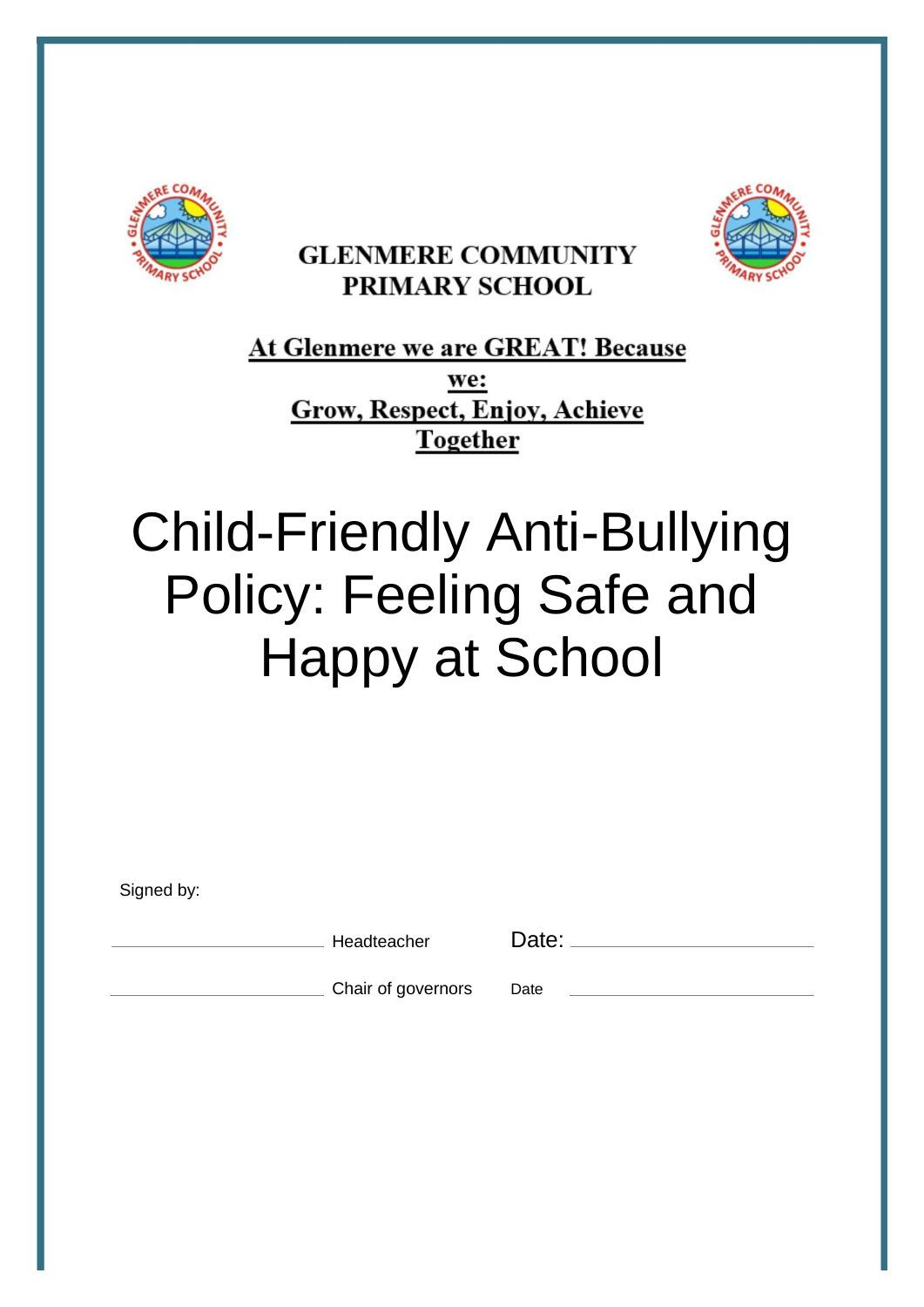#### Last updated: September 2021 **Contents**

[Feeling safe and happy at school](#page-2-0)

- 1. [What is bullying?](#page-3-0)
- 2. [Types of bullying](#page-3-0)
- 3. [What should I do if I am being bullied?](#page-4-0)
- 4. [What should I do if I see someone else being bullied?](#page-4-0)
- 5. [Who can I talk to?](#page-5-0)
- 6. [How can I help stop bullying from happening?](#page-5-0)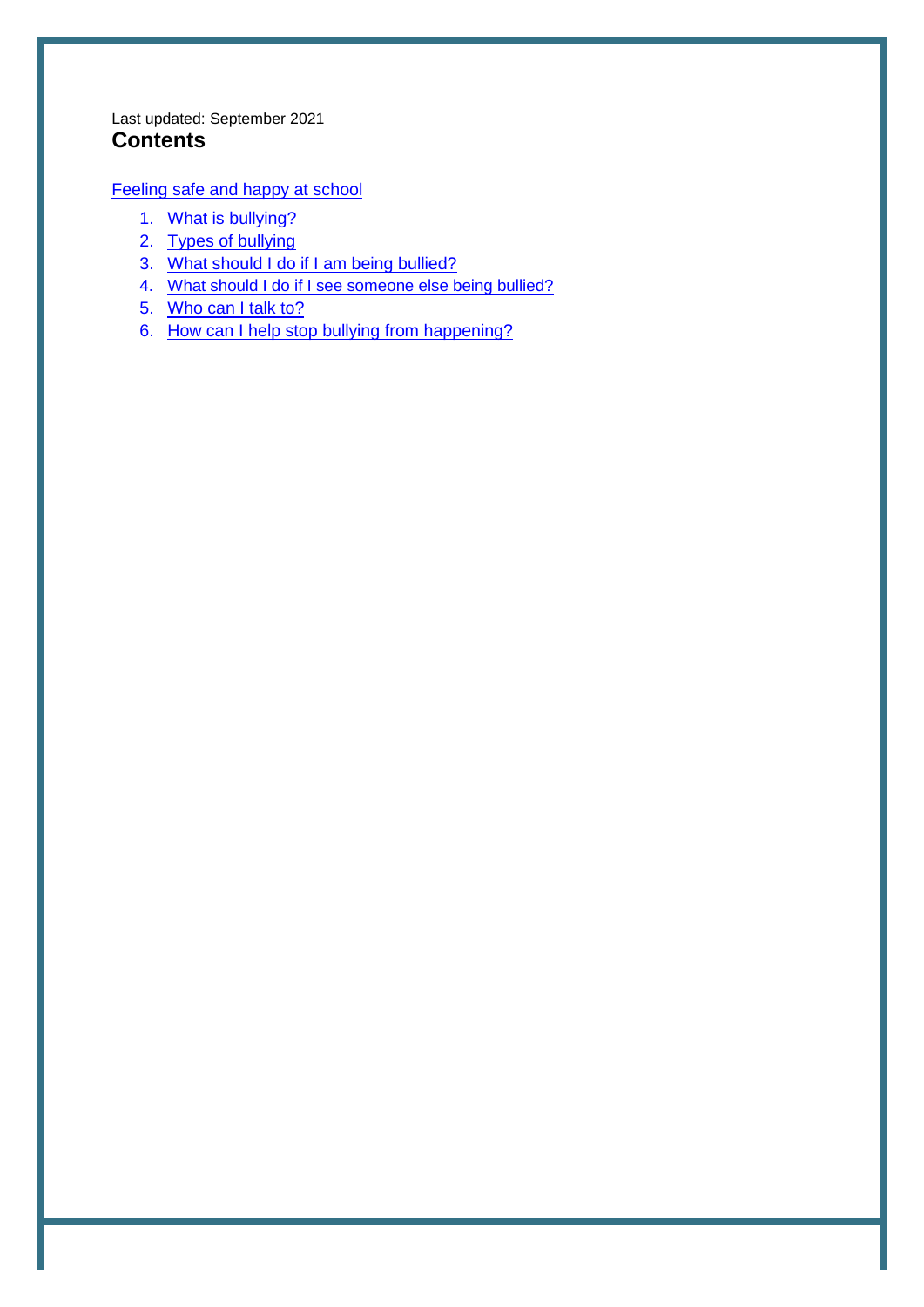## <span id="page-2-0"></span>**Feeling safe and happy at school**

At Glenmere Primary School, we want to make sure that you feel looked after, safe and happy when you are in and out of school.

Sometimes we don't know if something bad is happening, so you need to tell us.

This policy looks at bullying, and what you can do when you feel you are being bullied, or when you notice someone else being bullied.

We can help you by:

Helping you to know what bullying is.

Teaching you what to do if you feel like you are being bullied, or if someone else is being bullied.

Telling you names of grown-ups that you can speak to.

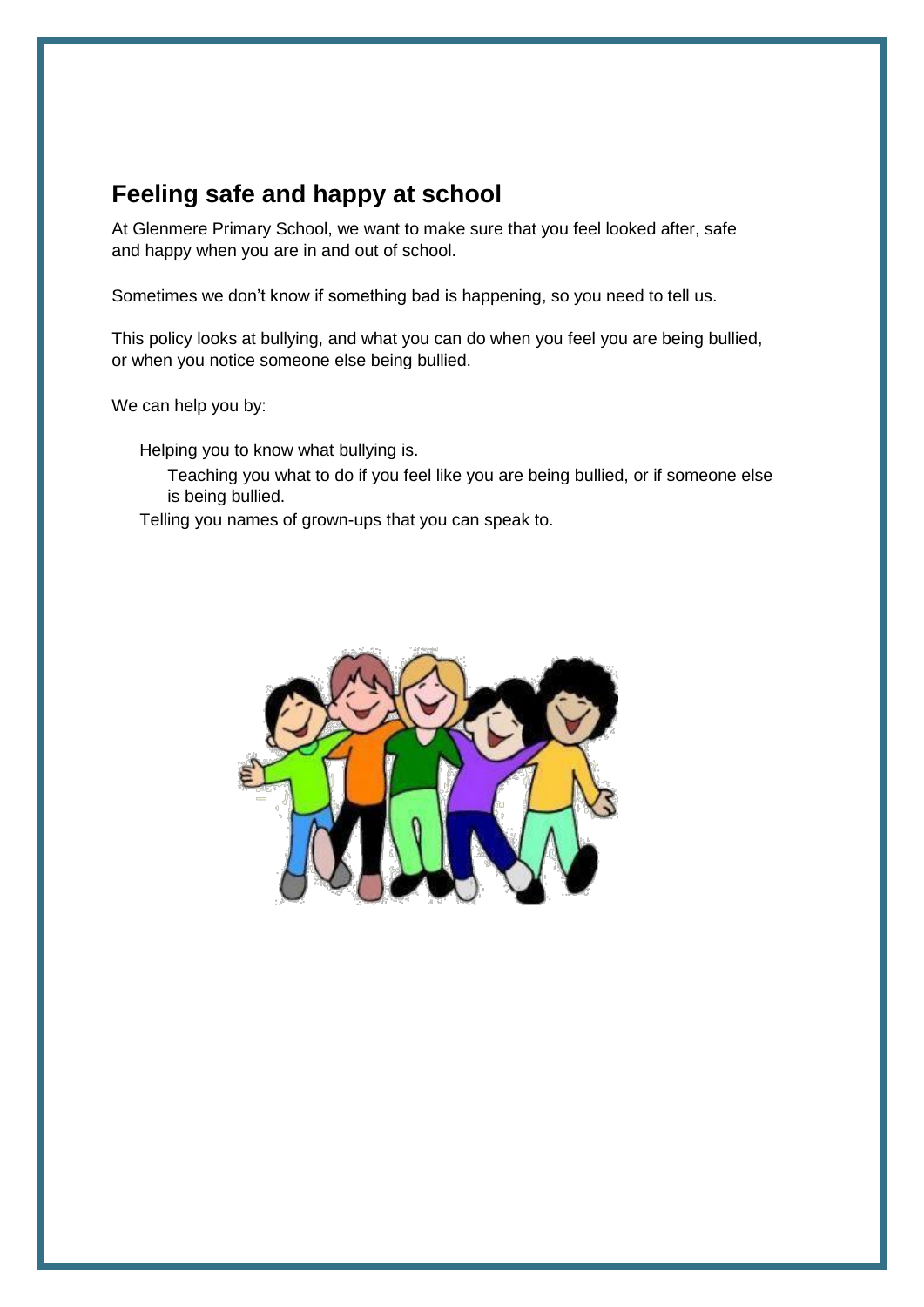#### <span id="page-3-0"></span>**What is bullying?**



A bully is someone who **hurts** another person **more than once**, by using behaviour which is meant to **scare**, **hurt** or **upset** that person.

At our school, we use the word **'STOP'** to identify bullying:



It is important to remember that **single problems** and **falling out with friends** are **not bullying**.

Bullying is behaviour which is **repeated** on purpose and is meant to **upset** someone.



#### **Types of bullying**

Bullying can be different things, and isn't just hitting or kicking another person.

**Emotional bullying** is hurting someone's feelings, leaving them out or bossing them about



**Physical bullying** is punching, kicking spitting, hitting or pushing someone.

**Verbal bullying** is teasing someone, calling them names or using hand signs. People can also use verbal bullying to be **racist** or **homophobic**.

**Racist** means bullying someone because of their skin colour, race or what they believe in.

**Homophobic** means bullying someone because of their gender or sexuality; calling someone gay or lesbian would be homophobic.

**Sexist** means bullying someone because of their sex (whether they are a boy or a girl).

**Cyber bullying** involves sending horrid messages over the internet or by text message.

Bullying can be done through **another person**, by one person asking another person to say nasty things.

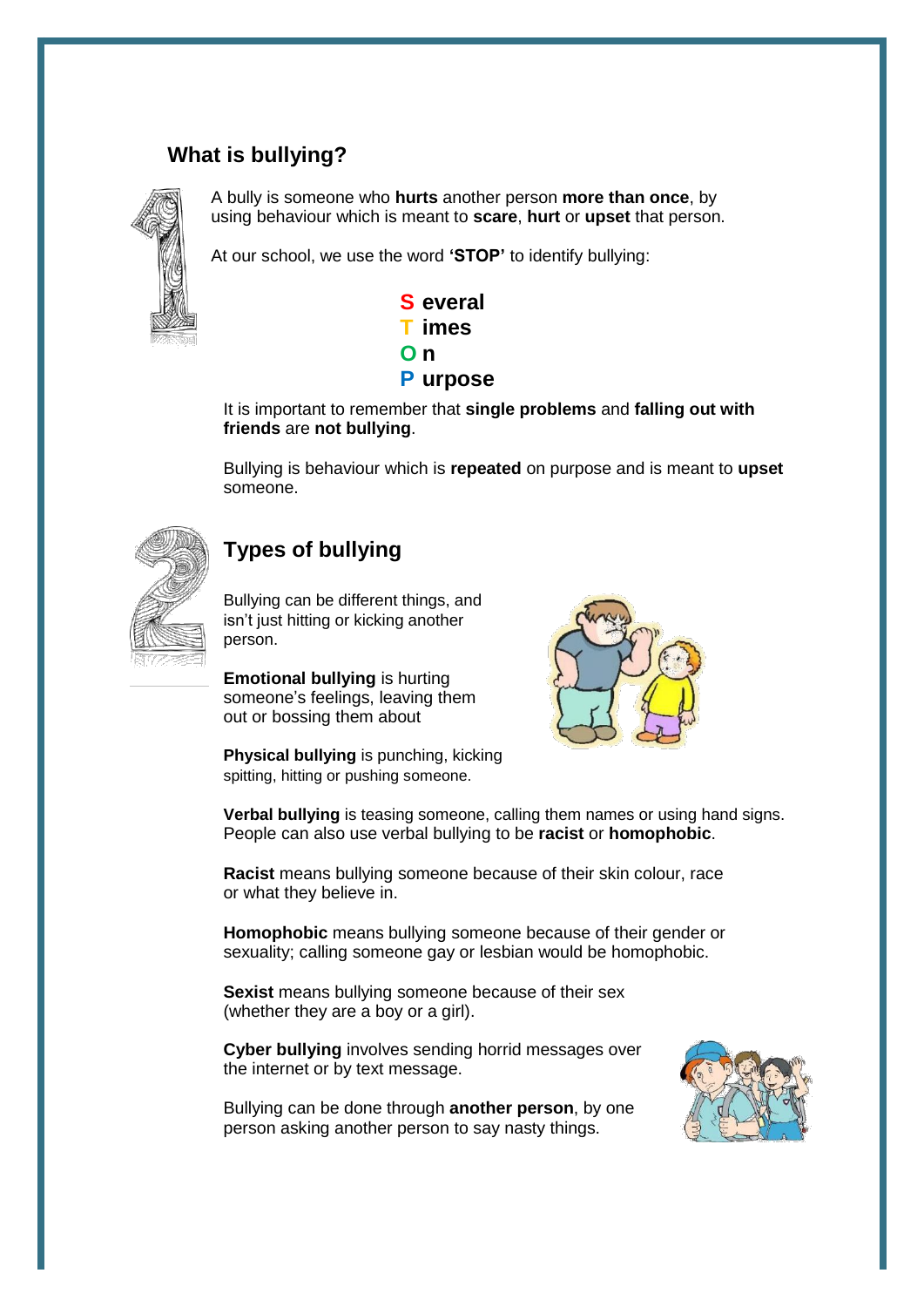<span id="page-4-0"></span>

## **What should I do if I am being bullied?**

If you are being bullied, the first thing you should do is tell the bully to **stop**.

You can also:

Make eye contact and tell the bully to leave you alone. Ignore the bully and walk away. Tell a grown-up, such as your parent, carer or teacher.

You should try not to:

**Do** what the bully says.

Let what the bully says or does **upset** you. Get **angry** or hit them.

Always remember that if you are being bullied, it is **not your fault** and you are **never alone**.



You shouldn't be scared to **talk to someone** if

you are being bullied. If you talk to a grown-up, we can **make the bullying stop**.



## **What should I do if I see someone else being bullied?**

If you see someone else being bullied, it is important that you **help** that person.

You should **never walk away** and **ignore** the bullying if you see someone else being bullied, because the bully will keep on upsetting that person.

If you can, and it is **safe**, tell the bully to **stop**, but never get angry or hit them.

**Tell a grown-up**, such as a teacher, as soon as you've seen someone being bullied.

Grown-ups can **stop the bullying** and make that person feel **happy** again.

You should **never feel scared** to tell someone about bullying.